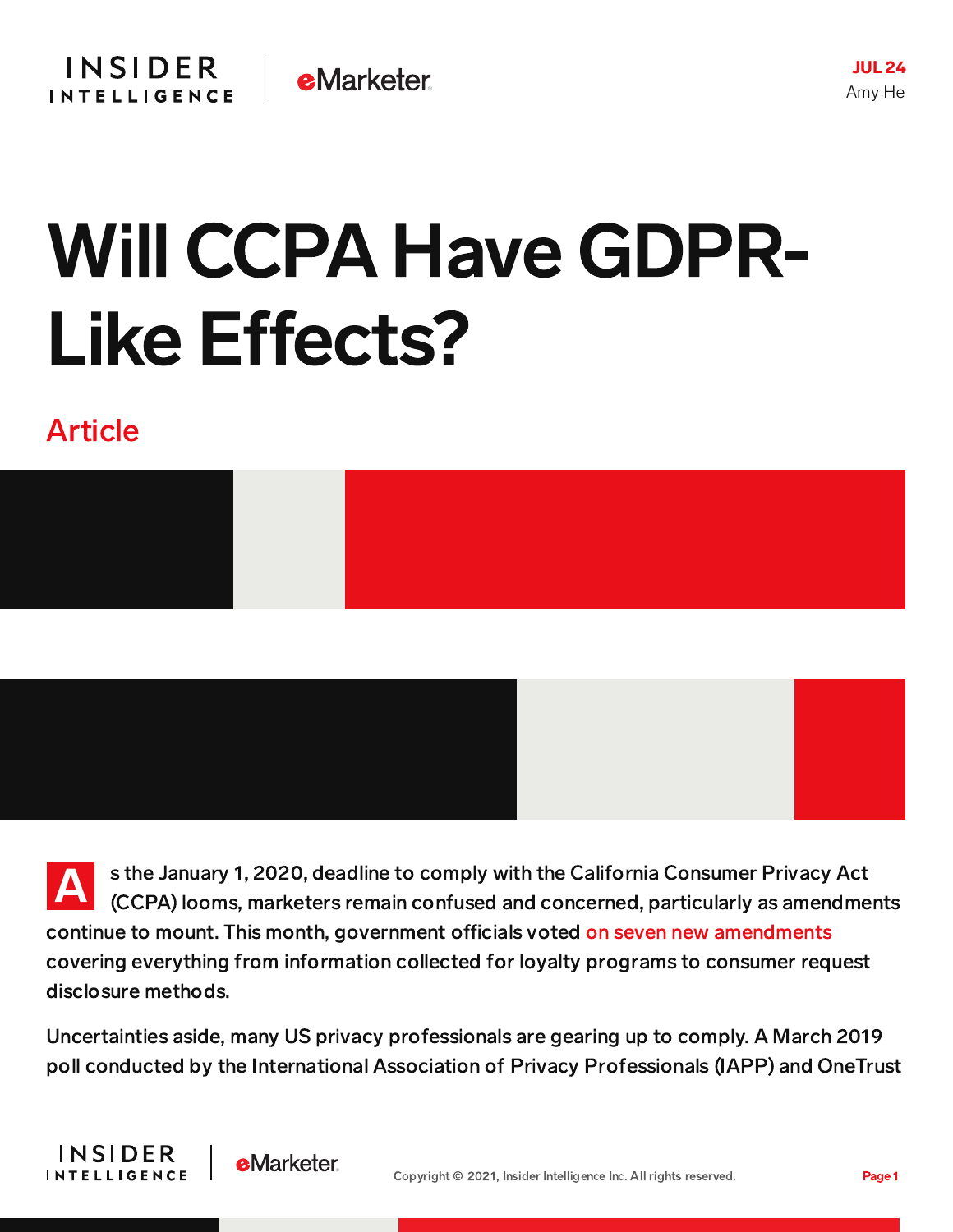found that 55% of US privacy professionals planned be CCPA-compliant prior to January 1, 2020. And a quarter planned to be ready for July 1, 2020, when the law becomes enforceable.

| <b>When Do US Privacy Professionals Expect Their</b><br><b>Company to Be in Full Compliance with the California</b><br><b>Consumer Privacy Act (CCPA)?</b><br>% of respondents, March 2019                                                                          |
|---------------------------------------------------------------------------------------------------------------------------------------------------------------------------------------------------------------------------------------------------------------------|
| Before July 1, 2019<br>5%                                                                                                                                                                                                                                           |
| Before Jan 1, 2020                                                                                                                                                                                                                                                  |
| 50%                                                                                                                                                                                                                                                                 |
| Before July 1, 2020                                                                                                                                                                                                                                                 |
| 25%                                                                                                                                                                                                                                                                 |
| After July 1, 2020<br>4%                                                                                                                                                                                                                                            |
| We do not have a timeline                                                                                                                                                                                                                                           |
| 11%                                                                                                                                                                                                                                                                 |
| Don't know<br>4%                                                                                                                                                                                                                                                    |
| Note: numbers may not add up to 100% due to rounding<br>Source: International Association of Privacy Professionals (IAPP) and<br>OneTrust, "Ready or not, here it comes: How prepared are organizations for<br>the California Consumer Privacy Act?" April 30, 2019 |
| www.eMarketer.com<br>247736                                                                                                                                                                                                                                         |

"Similar to what we saw with GDPR, there's a wide range in readiness for CCPA," said Lauren Fisher, principal analyst at eMarketer and the author of our latest report, "Digital Marketing in Today's Privacy-Conscious World: What Companies Need to Know About GDPR, CCPA and Other Industry Changes in the Next 12 Months."

CCPA requires that companies with annual gross revenues totaling \$25 million or more, those that buy or sell customer data on more than 50,000 individuals and those that make more than half of their annual revenues from selling customer data must comply with the following:

- California residents are allowed to ask companies about the type of information they collect on them.
- The data collected on these individuals must be made available via mail or email should they request it.
- Companies need to provide explicit information on how and to whom personal information is sold and shared, and for what reasons.
- Companies must honor individuals' requests to opt out of data collection and sale.
- Companies must honor any individual's request to have their personal information deleted. There can be instances where a company doesn't need to comply—if that information is

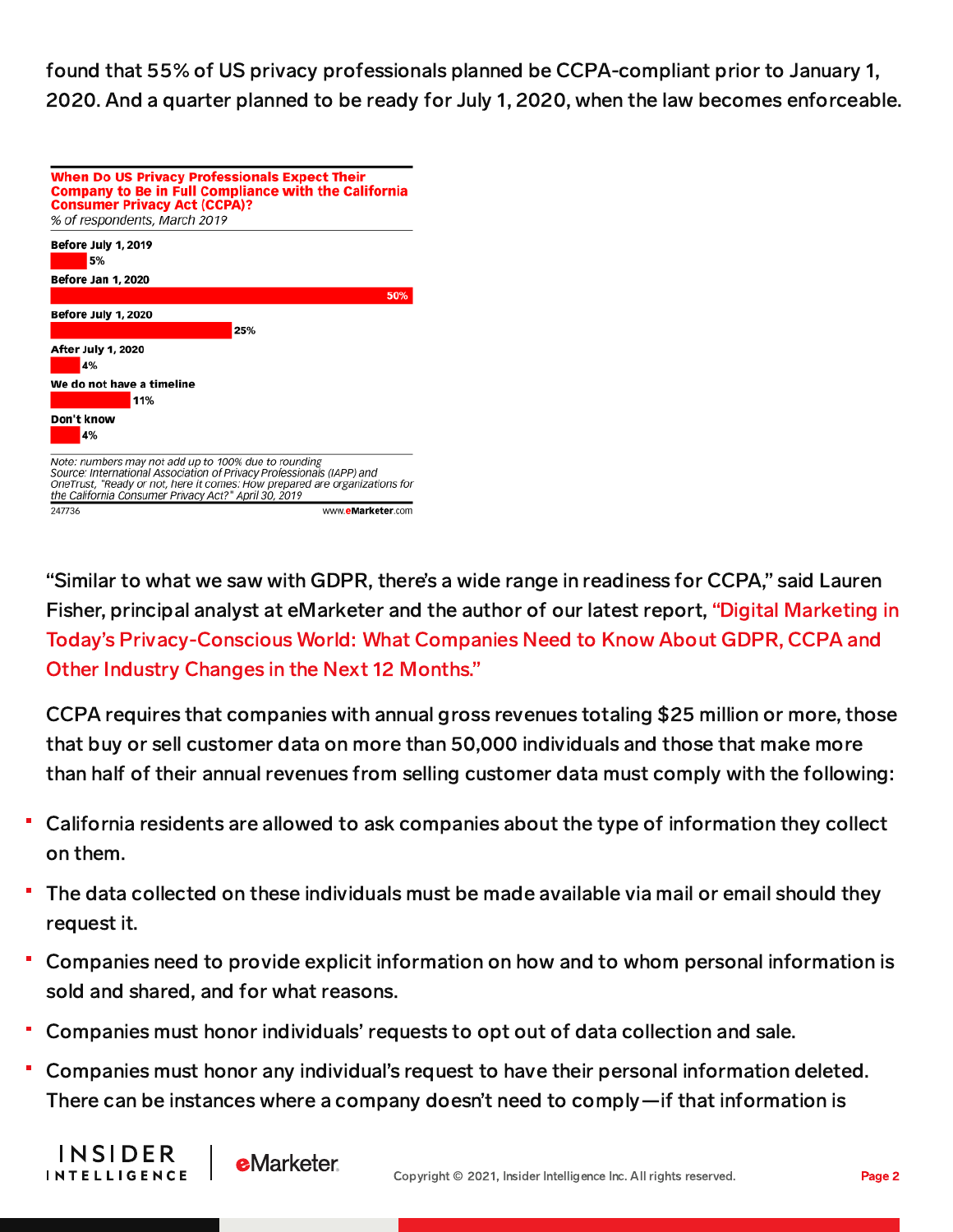necessary for security reasons, for example.

Individuals must be able to continue receiving goods and services from a company even if they opt out of sharing personal information. But, companies are allowed to incentivize consumers to share that information, such as charging individuals different levels of quality of service for opting out.

CCPA and the General Data Protection Regulation (GDPR) help customers better understand and access the personal information companies have on them, but the biggest difference between the regulations is that CCPA requires opt-out consent, as opposed to GDPR's opt-in consent. Unsurprisingly, GDPR caused a reduction in marketing database contacts when it went into effect.

"Because CCPA is opt-out vs. opt-in, we're not anticipating marketers' databases will take as big of a hit," Fisher said. "But so much of that is contingent on marketers and the customer experience they craft—and the expectations they set. Marketers failing to uphold practices that make consumers feel comfortable with sharing data are likely to feel the effects."

## How Has GDPR Affected Consumers and Marketers, One Year Later?

There may have been an assumption that consumer experiences would improve with the rollout of GDPR, given that those who remained were both interested and willing to share that information for more relevant communications, but this did not fully materialize.

Some marketers may have reported increased trust among customers, but others said that the regulations created greater irritation. According to a Q3 2018 CMO Council survey in partnership with SAP, 65% of senior marketing executives worldwide polled said GDPR created greater awareness of data and security issues among their customers, and 43% of respondents said it increased trust. But 24% said it caused increased irritation by requiring customers to take extra steps to opt-in.



**e**Marketer

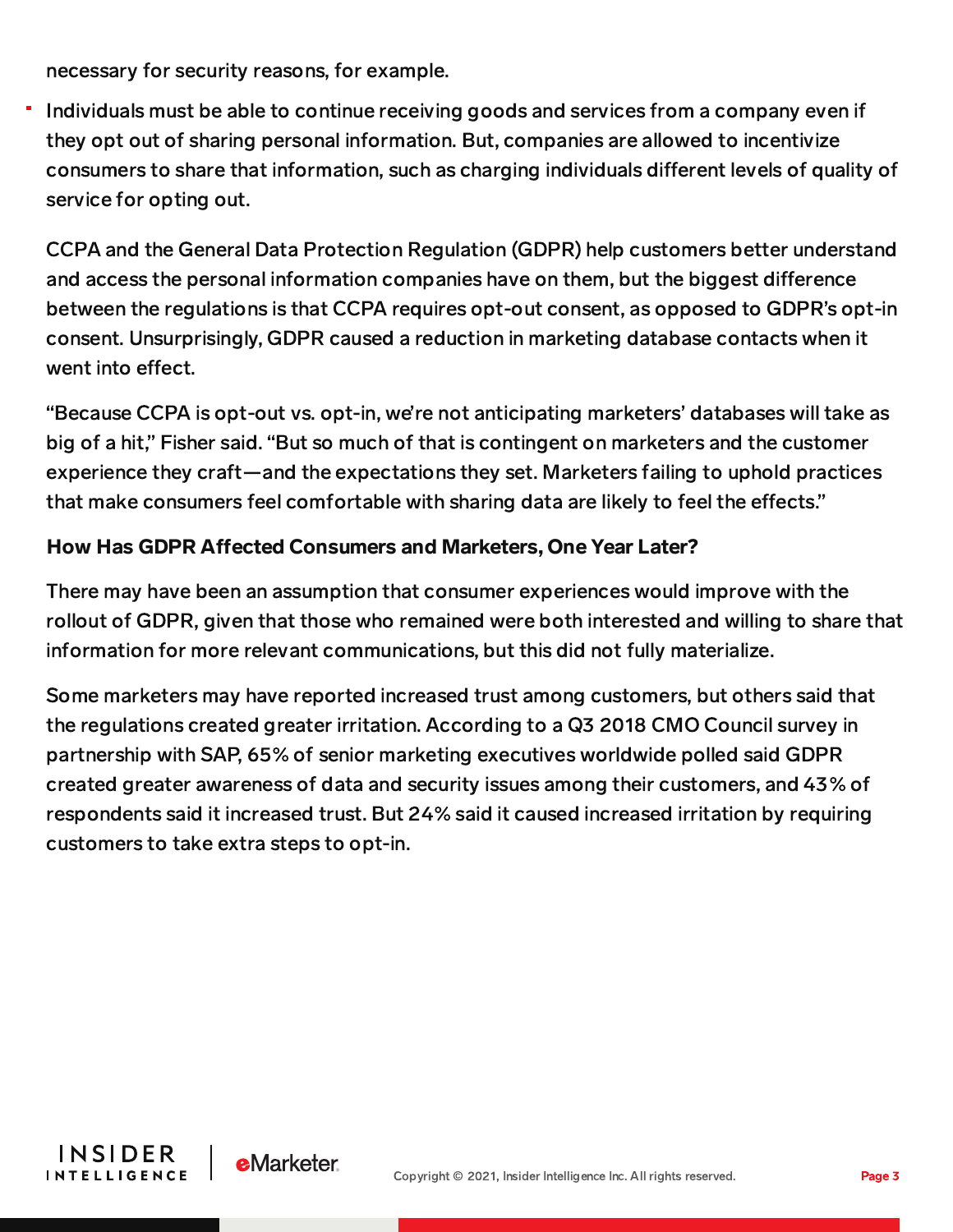**How Do Senior Marketing Executives Worldwide Feel GDPR Has Affected Customer Relationships?** % of respondents, Q3 2018 Heightened awareness around data and security issues 65% **Increased trust** 43% Increased expectations for personalization improvements in

exchange for customer data 36% More engaged customers 26% Increased irritation by extra steps and opt-in requirements 24% **Less engaged customers** 6% Note: top 3 responses Source: CMO Council, "GDPR: Impact and Opportunity" in partnership with SAP, Aug 30, 2018 240979 www.eMarketer.com

Despite the seemingly limited benefit to consumers, digital marketers post-GDPR have made improvements to their data infrastructure, placing greater emphasis on ensuring their data is GDPR-compliant and changing the way companies collect data. As Fisher puts it in her report, "Mandates that businesses prove data is collected only for 'legitimate business interest' and is encrypted and protected have some companies thinking twice about how much data they really need."

For more analysis on GDPR's first year and what to expect with CCPA on the horizon, eMarketer PRO subscribers can read our latestreport:

[Report](https://www.emarketer.com/content/digital-marketing-in-todays-privacy-conscious-world) by Lauren Fisher Jul 09, 2019

Digital Marketing in Today's Privacy-[Conscious](https://www.emarketer.com/content/digital-marketing-in-todays-privacy-conscious-world) World